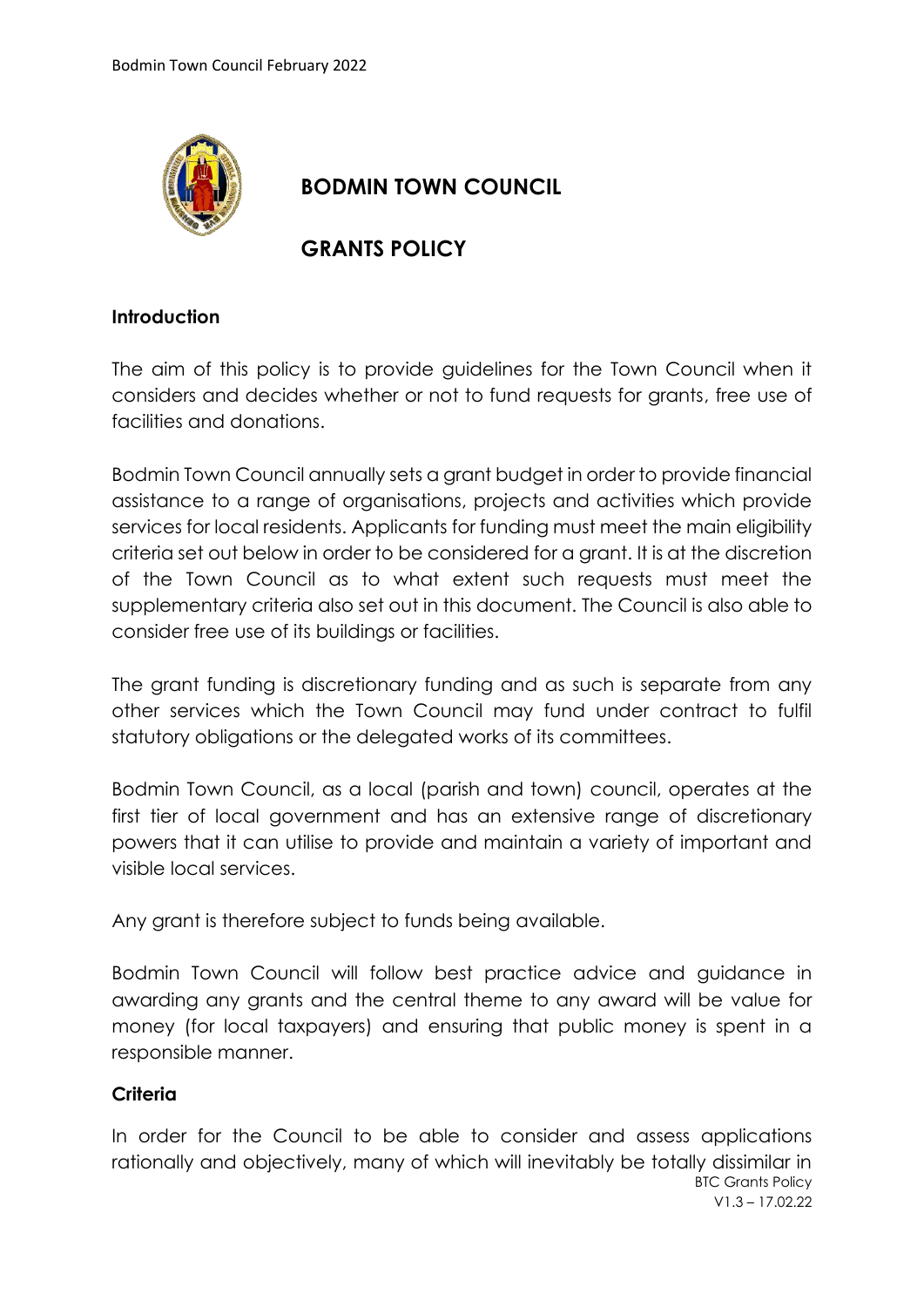content, it is both necessary and helpful to assess all applications received against a range of criteria:

- There is clear evidence of local need or demand for the proposed project/activity.
- The grant will help provide a facility or service that will be of real and direct benefit to local residents.
- Local residents will lose, or have significantly diminished, a service if a grant is not awarded.
- The applicant does not clearly fall within the remit of some other statutory agency, e.g. hospital, school, parish council.
- The applicant is not seeking funding for significant capital e.g. buildings or major equipment.
- The project/activity has a starting date within nine months of the date of request for a grant.
- The project/activity is properly thought through, is viable, of good quality and will ensure proper use of public funds, providing value for money.
- The organisation/project can demonstrate that it has the experience and competence to undertake what is proposed.
- The project/activity has defined aims, beneficiaries and outcomes.
- Mechanisms are in place for monitoring and evaluation of the project/activity
- The organisation/project demonstrates clear knowledge and commitment to equal opportunities, child and adult protection policies (where appropriate) and Health & Safety.
- That, for the most part, the organisation is run predominantly by volunteers.

## **Making a Grant**

Grants will not be made to the following:

- Organisation that make, or attempt to make, profit for the benefit of members or owners over and above revenue expenditure, e.g running costs, staff costs, premises maintenance and general overheads.
- BTC Grants Policy ■ National charities unless there is a clear and demonstrable benefit for the people of Bodmin. In this case there should be clear evidence of the grant being used by that local branch and that there accrues a specific and direct benefit to local residents according to need. Examples of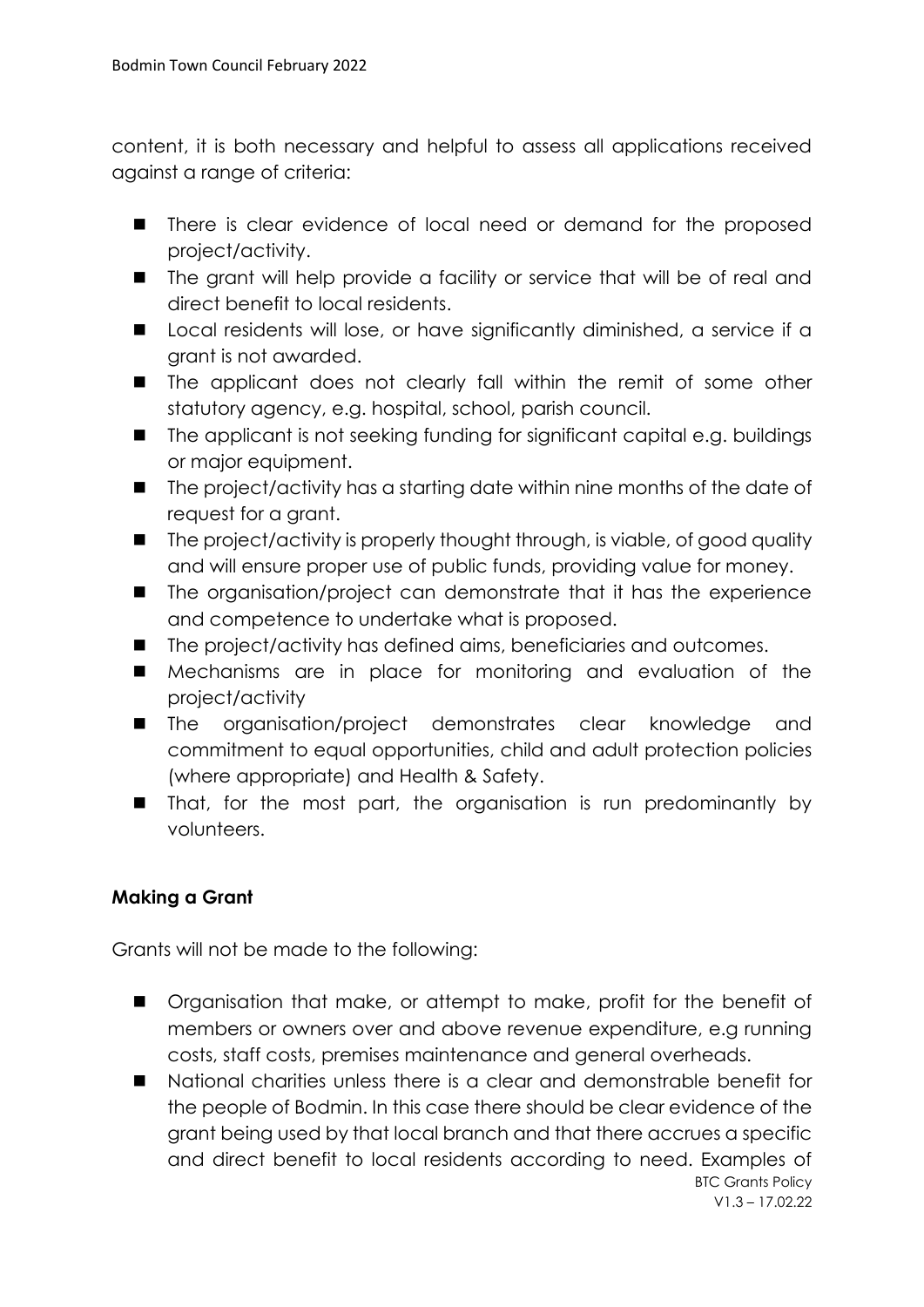local branches of national organisations/charities, which might fall within this definition, are Age UK, Samaritans, and CAB. The definition would not include such national charities as, for example, Cancer Research, British Heart Foundation where benefit is population based, unless for the benefit of Bodmin.

- Projects promoting political or religious beliefs.
- Individuals.
- Beneficiaries with reserves in excess of 6 months running costs unless there is a special project which meets the strategic aims and objectives of the Council and which satisfies a demonstrable local need;
- Parish and Town Councils;
- Organisations / groups not based in Bodmin (predominantly outside the PL31 post code).

Before a grant can be awarded, the Council will need to ensure that it has the appropriate enabling power(s) to make any grant.

Grants would not normally exceed 40% of the cost of the project. The Council can set an appropriate grant limit at its discretion based on available budget and whether a project meets the Council's strategic aims and objectives.

Before determining any grant award, the Council will require a grant application form or free use of facilities form to be provided to the Council / relevant Committee for consideration. This should include but is not limited to:

- Names and addresses of key contacts;
- Names of Chairman, Secretary & Treasurer;
- Copy of the constitution that governs the organisation;
- Location of activities:
- Number of beneficiaries served (where relevant);
- Description of service provided (including a specification of works where available);
- How much funding is being applied for from other sources;
- Other sources of funding for the same purpose, whether secured or unsecured;
- How the grant will benefit the town and people of Bodmin;
- Latest audited or certified accounts (must not be more than 18 months old).
- How Council support will be acknowledged/publicised.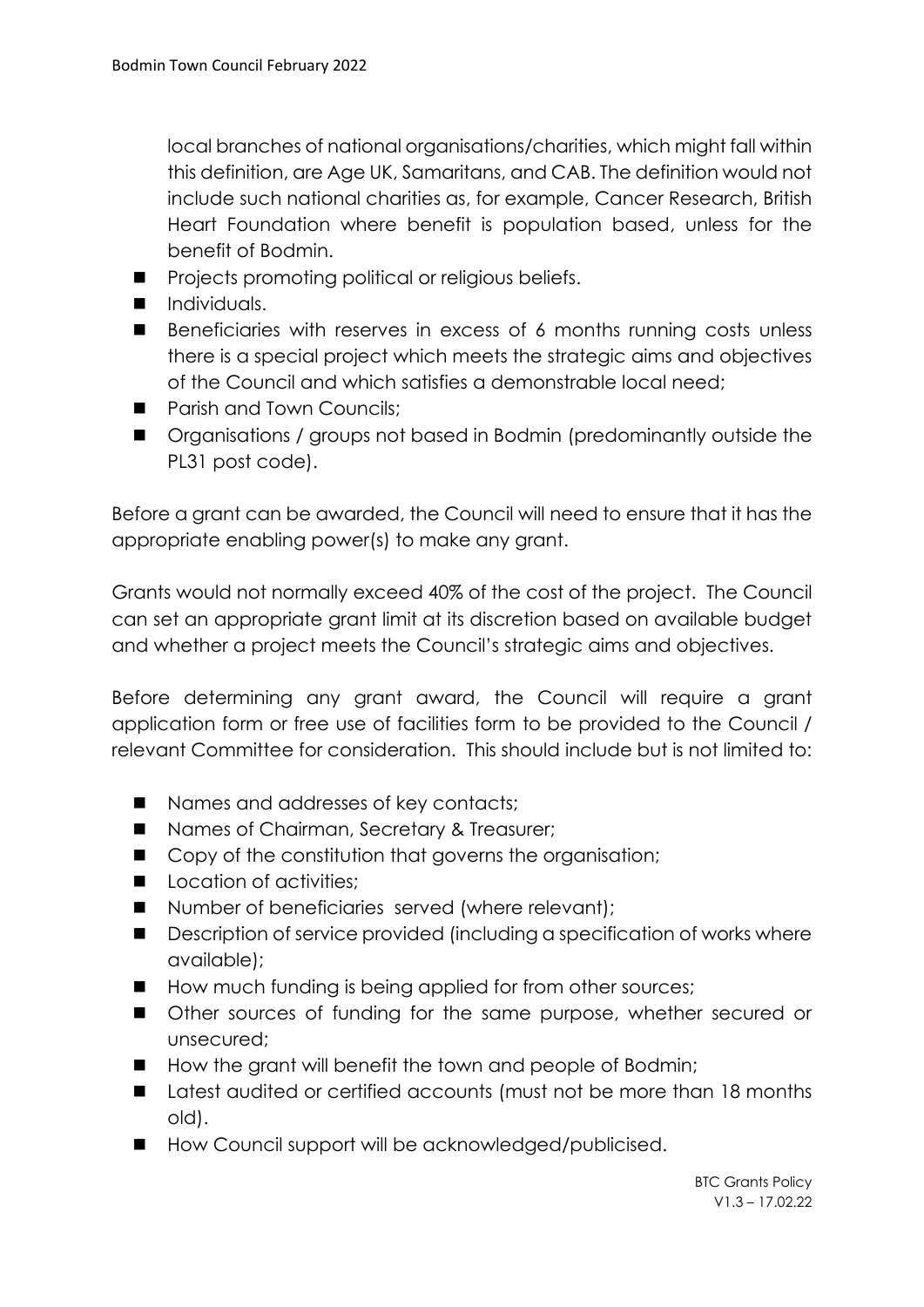■ Has clear policies on equality and diversity and safeguarding as appropriate and any other policy which might be applicable to any project and which without having an appropriate policy in place might influence the decision to award a grant.

The above list does not purport to be in any priority of order.

The application should be submitted to Bodmin Town Council for the attention of the Town Clerk.

### **Appraisal Process**

In some instances, the need for the full range of supporting documents may not be necessary. The Council will therefore apply requirements on a case-bycase basis.

The below is a list of key requirements (but not exhaustive) as additional information which may be required, as the Council considers each grant on merit.

- In cases where other sources of funding are also being applied for, a "conditional offer" from the Council may be used to secure "match funding" and will only be issued with approval from the Finance, Staffing & Performance Management Committee or Full Council.
- The organisation/project is properly constituted, structured and administered in relation to its financial management and controls. Evidence needs to be sought that appropriate management mechanisms are in place and that accountability is provided through formally elected or delegated members/managers/trustees.
- Details of how the grant will be used.
- Grants will not normally be paid until the entire cost of the project has been secured.
- The Town Council reserves it's right to withhold repeat applications in year or over a number of years on the basis of equity.
- Payment of the Council's grant will usually be on a percentage basis against submitted invoices.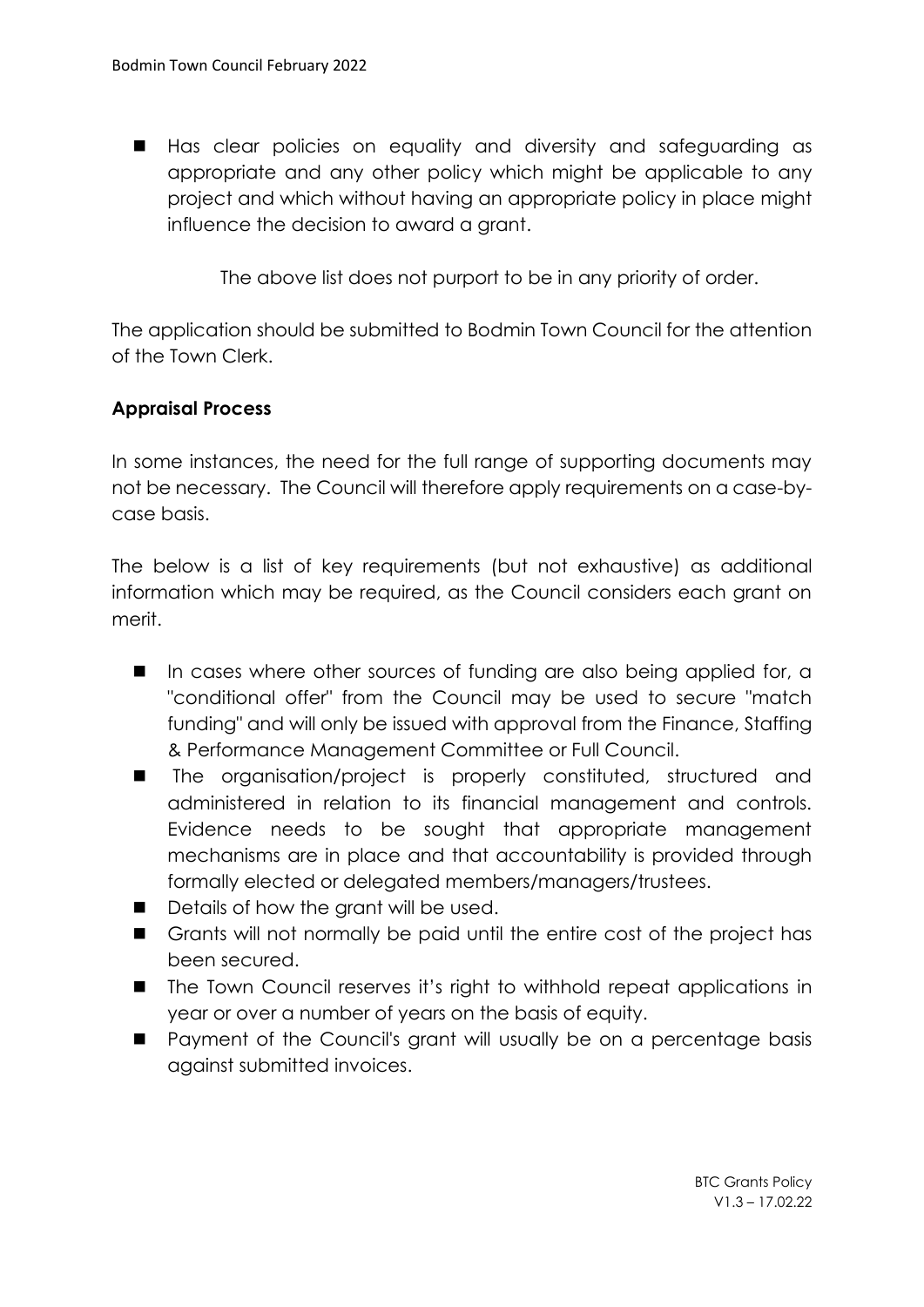The percentage awarded will be determined by the Council and will take into account the prevailing budget and the total cost of the project outlined by any community group / organisation.

Payment will only be authorised if works relate to the project or where works are clearly associated with the project and as agreed by Council;

- Evidence of how the money was spent will be required to include copy bank statements and providing clarification as necessary regarding account transactions should queries be raised by the Council's Responsible Finance Officer. Any irregularities will require clarification and supporting information. Failure to provide such information could result in payments being withheld and potentially leading to any grant being stopped immediately pending investigation by the Council / RFO.
- Organisations must notify the Council in writing of any change of circumstances which affect its financial position.
- Grants can only be used for the purpose they were awarded. Any change to the original project must be agreed with the Council.
- If the project is cancelled or only partially achieved, remaining grant monies must be returned to the Council immediately.
- If the Council makes a grant the project must be started within 12 months, or the full grant must be returned to the Council immediately. If a delay is occasioned through no fault of the grantee the start date can be deferred but only with Council approval.
- If an Organisation is wound-up, any unused grant must be returned to the Council immediately.
- Where an organisation has assembled a funding package, the Council must be provided with the relevant terms and conditions under which these grants were awarded. This should include any additional conditions stipulated by the Grants board / funding body at the time of the award.
- The Council reserves the right to visit the Organisation and observe the project to ensure that grant is being spent as intended.

Bodmin Town Council may provide a grant to another public body provided that the use of any financial support meets the Council's strategic aims and objectives and will lead to a direct benefit for local residents of Bodmin. An example could be a grant to assist with the prevention and detection of crime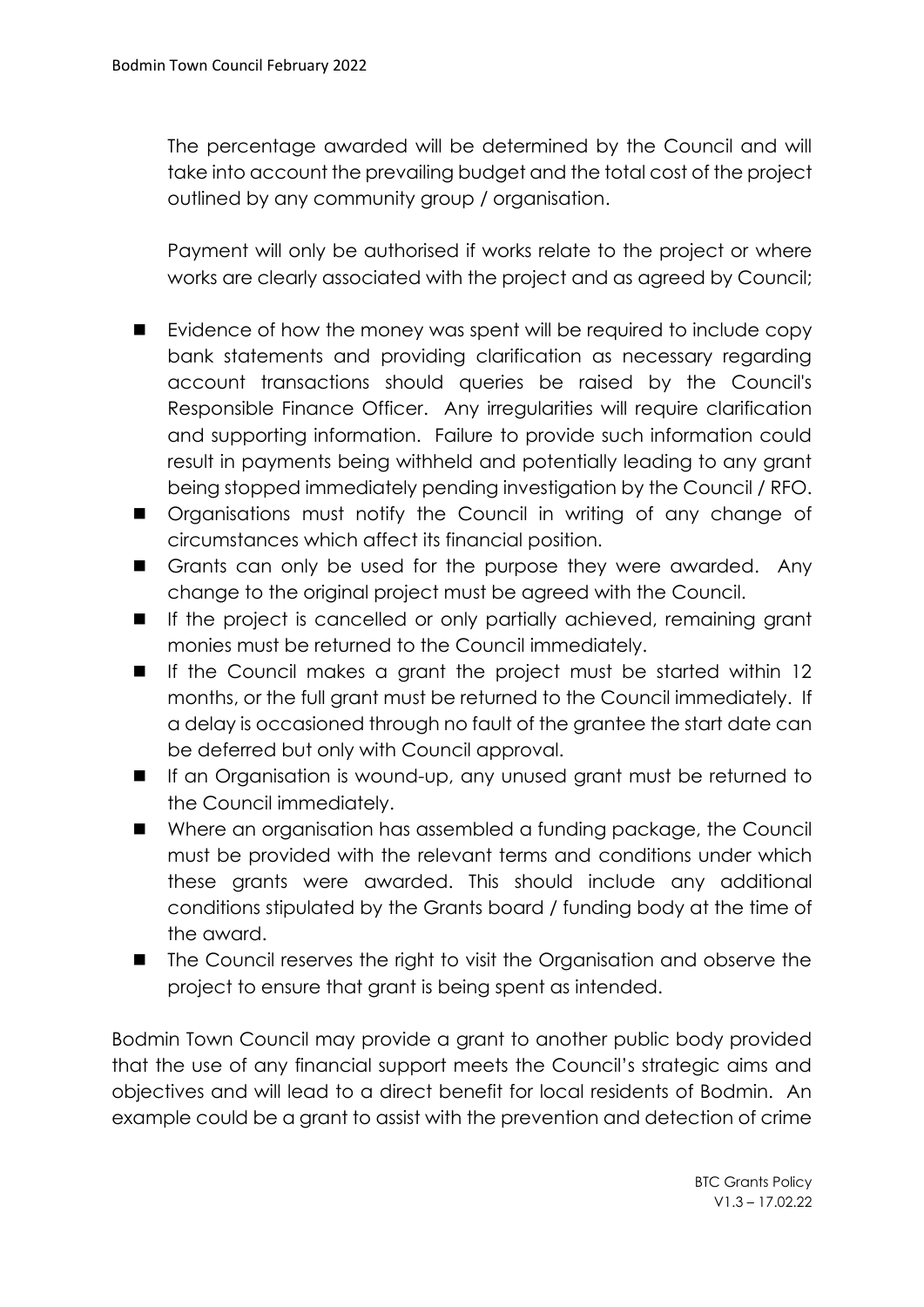to reduce fear of crime in line with the Council's duty under Section 17 of the Crime and Disorder Act 1998.

It is likely that a potential project worthy of a grant can be discussed under the remit of any Committee of the Council. However, grant approval will need to be considered by the Council's Policy and Resources Committee with any recommendation(s) ratified by Full Council.

## **Clawback/Suspension of Grants**

The Town Council reserves the right to claw back a grant awarded, or suspend a grant in the process of being awarded. Such circumstances would arise, for example, where a grant had been used for purposes other than those for which it was awarded. Should the Town Council become aware of any financial mismanagement, or have other serious concerns regarding the management or running of an organisation/project by the recipient of a grant, or any of the resultant services or activities, it reserves the right to suspend grant aid payments, or in extreme circumstances demand clawback. In such circumstances, the Town Council will, in the first instance, seek explanation and offer to assist in the resolution of such problems/difficulties. Any grant is for use in the financial year in which it is awarded. If an organisation has not spent all or any of its grant within the financial year, the balance should be returned to the Town Council. If the money is still required, a new application, or a request for an extension, must be made in good time to the Town Clerk.

### **Monitoring and evaluation**

The Town Council will request feedback from all organisations showing that they have spent the grant according to the grant terms and conditions. Such information will assist other applicants in the overall management and development of activities/projects. It is for the organisation receiving the grant to ensure the appropriate level of monitoring. Organisations/Representatives will be invited to attend the Annual Town Meeting to present feedback on their activities/projects.

### **Links with Other Policies**

This Policy aims to provide the Council and its Officers with the guiding principles and parameters for factors associated with any grant, subject to